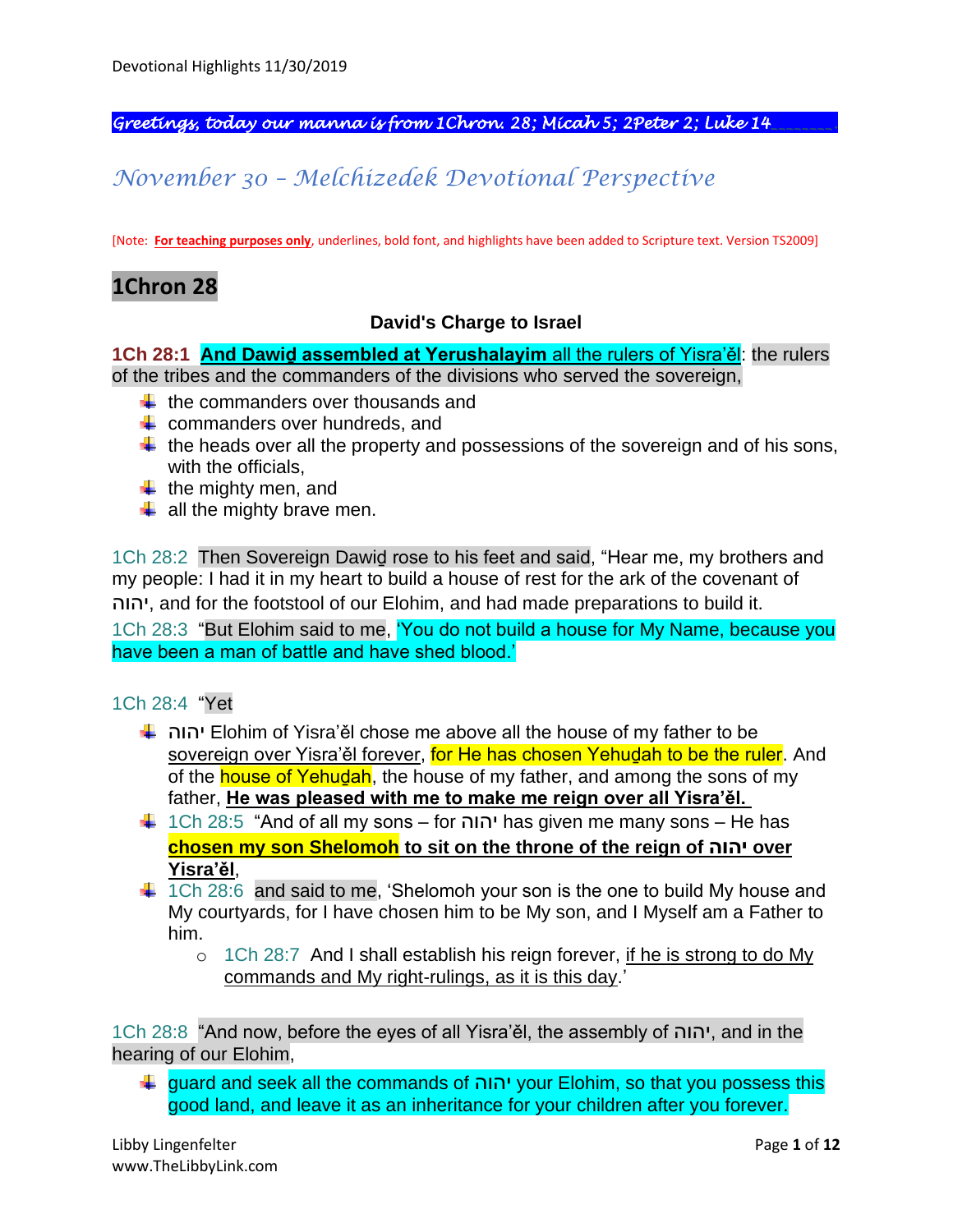### **David's Charge to Solomon**

### 1Ch 28:9 **"As for you, my son Shelomoh**,

- $\downarrow$  know the Elohim of your father, and
- serve Him with a perfect heart and with a pleasing life, for יהוה searches all hearts and understands all the intent of the thoughts.
- $\pm$  If you do seek Him, He is found by you; but if you forsake Him, He rejects you forever.
- 1Ch 28:10 "See, now, for יהוה has chosen you to build a house for the set-apart place. Be strong, and do it."

David gives Solomon the construction plans.

### 1Ch 28:11 **And Dawiḏ gave his son Shelomoh**

- $\ddot{\bullet}$  the plans for the porch,
- $\leftarrow$  and its houses,
- $\ddot{*}$  and its treasuries.
- $\downarrow$  and its upper rooms,
- $\downarrow$  and its inner rooms,
- $\frac{1}{2}$  and the place of atonement;
- $\ddagger$  1Ch 28:12 and the plans for all that he had by the Spirit,
	- o of the courtyards of the House of יהוה,
	- $\circ$  and of all the rooms all around,
	- o and of the treasuries of the House of Elohim,
	- o and of the treasuries for the set-apart *gifts*;
	- o 1Ch 28:13 and for the divisions of the priests and the Lěwites, and for all the work of the service of the House of יהוה, and for all the vessels of service in the House of יהוה;

1Ch 28:14 even gold by weight for *utensils* of gold, for all utensils used in every kind of service; for silver for all utensils of silver by weight, for all utensils used in every kind of service;

1Ch 28:15 and by weight for the lampstands of gold, and their lamps of gold, by weight for each lampstand and its lamps; and for the lampstands of silver by weight, for the lampstand and its lamps, according to the use of each lampstand;

Each lampstand? Yes, in Solomon's temple there were ten golden lampstands.

2Ch 4:7 And he made **ten lampstands of gold** according to their ruling, and set them in the Hěkal, five on the right side and five on the left.

1Ch 28:16 and by weight gold for the tables of the showbread, for each table, and silver for the tables of silver;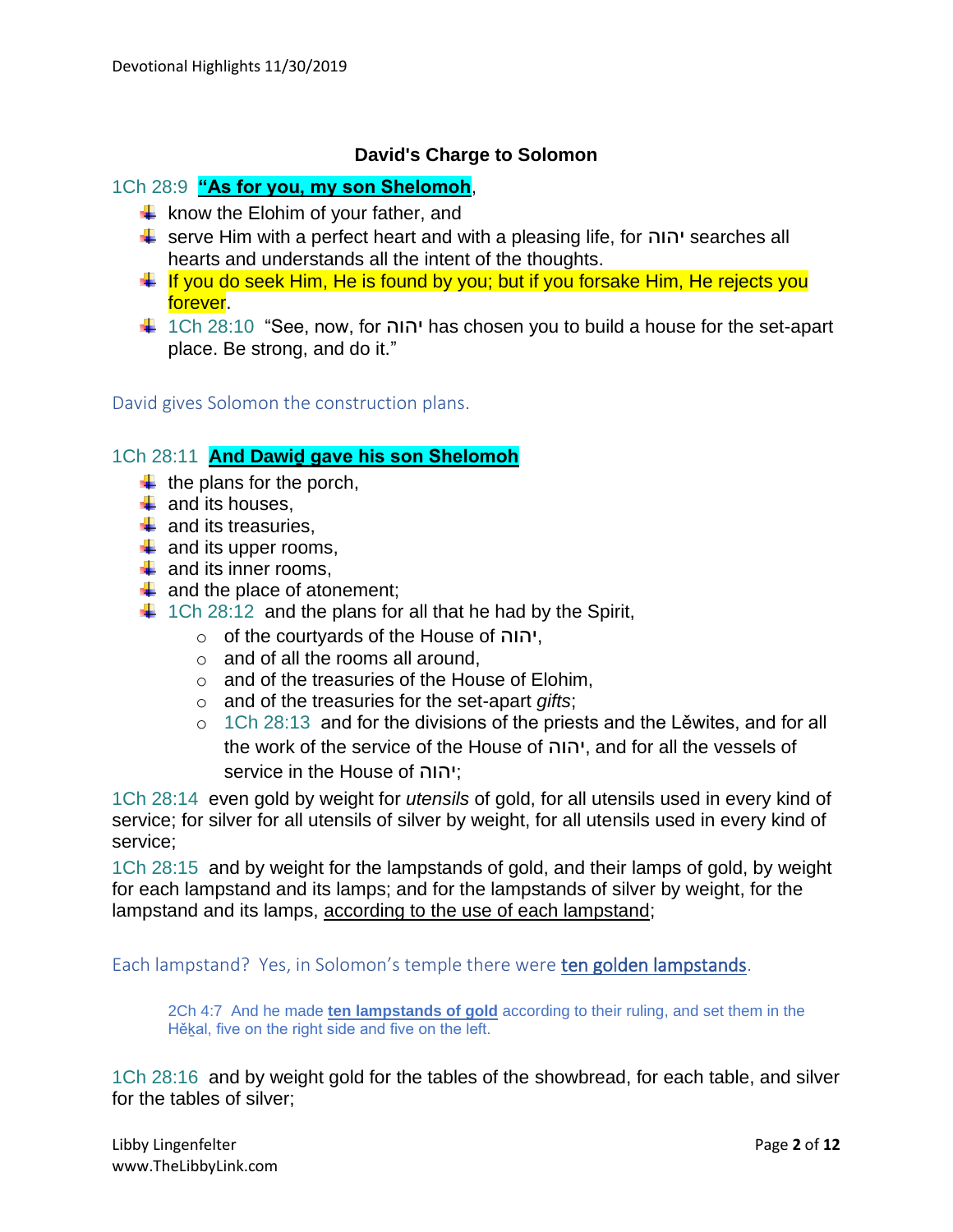1Ch 28:17 and clean gold for the forks, and the basins, and the jars of clean gold, and the golden bowls, by weight for every bowl; and for the silver bowls, silver by weight for every bowl;

1Ch 28:18 and refined gold by weight for the slaughter-place of incense, and for the pattern of the chariot of the gold keruḥim, spreading out their wings and covering over the ark of the covenant of יהוה.

1Ch 28:19 **"יהוה made me understand all this in writing, by His hand upon me, all the works of these plans."**

1Ch 28:20 And Dawiḏ said to his son Shelomoh,

- $\ddot{+}$  "Be strong and courageous, and do it.
- Do not fear nor be afraid, for יהוה Elohim, my Elohim, is with you.
- $\ddot{\phantom{1}}$  He shall not leave you nor forsake you, until you have completed all the work for the service of the House of יהוה.
- $\ddot{+}$  1Ch 28:21 "And see, the divisions of the priests and the Lewites for all the service of the House of Elohim, and every volunteer of any skill is with you in all work, for every kind of service. And the rulers and all the people are entirely at your command."

As we will soon wrap up 1Chronicles and will begin 2Chronicles, we will see the temple pattern of the 'one new man' in Yahusha; with Yahusha from the tribe of Judah as the head, our High Priest after the order of Melchizedek. We will see pattern after pattern that point us to how we make up 'one body' in Him.

Joh 17:21 so that they all might be one, as You, Father, are in Me, and I in You, so that they too might be one in Us, so that the world might believe that You have sent Me.

Joh 17:22 "And the esteem which You gave Me I have given them, so that they might be one as We are one,

Joh 17:23 "I in them, and You in Me, so **that they might be perfected into one**, so that the world knows that You have sent Me, and have loved them as You have loved Me.

Joh 17:24 "Father, **I desire that those whom You have given Me, might be with Me where I**  am, so that they see My esteem which You have given Me, because You loved Me before the foundation of the world.

As we continue, I will incorporate excerpts from the work of Tony Badillo to help us visualize and connect to 'why' understanding temple and tabernacle patterns are important. The following is copyrighted material being used for education and teaching purposes only within our devotionals, for Tony states that none of his work be placed on other websites. The link to his website on the temple for further study is: <http://www.templesecrets.info/index.html>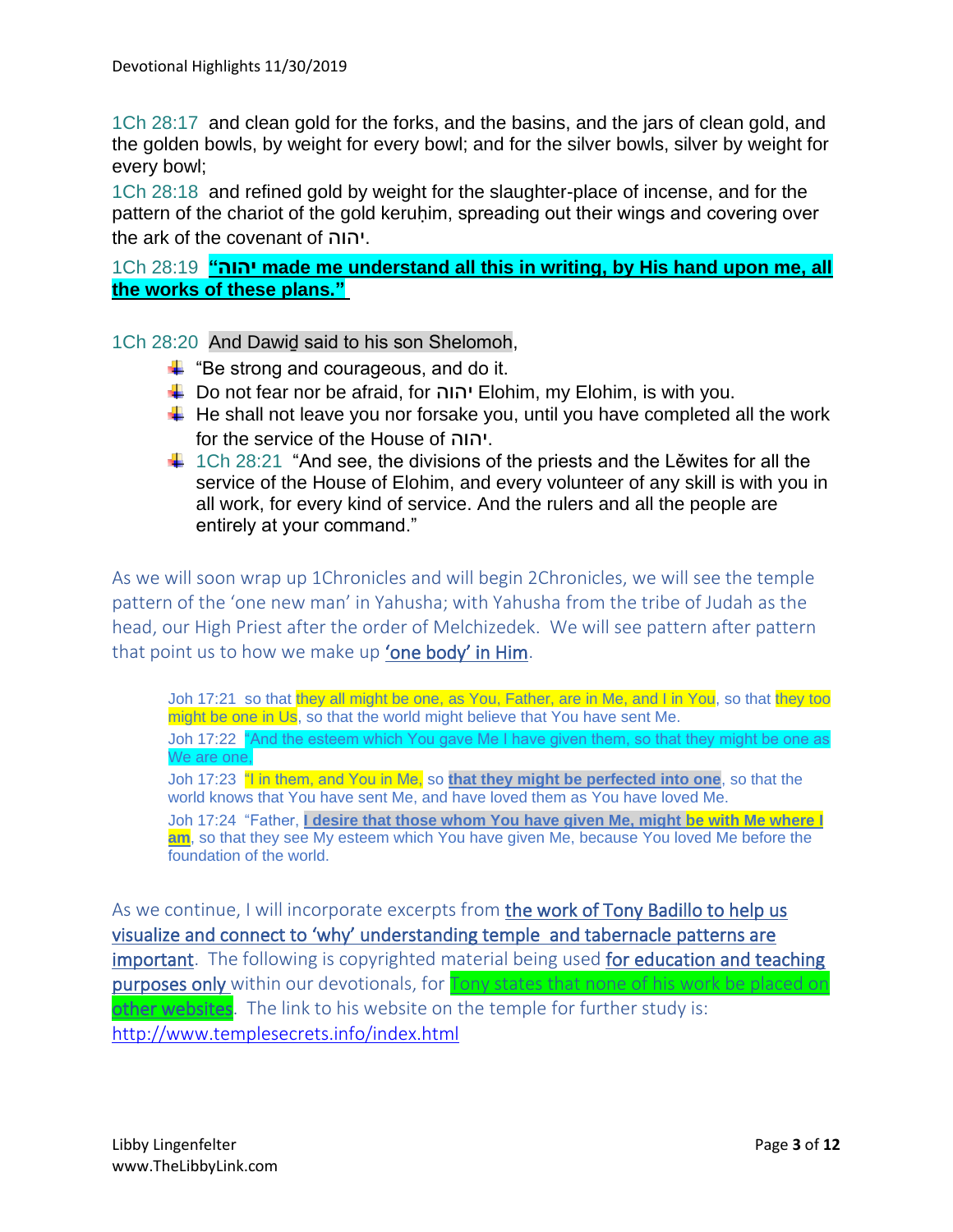A key point Tony Badillo brings out is that the 'temple man' is composed of three biblical luminaries (read section that follows):

- 1. Jacob
- 2. The Levitical High Priest
- 3. Metallic Messiah figure



by Tony Badillo

# The floor plan: Does it reveal a temple with a *human form?*

The First Temple, ie., the Temple of Solomon, Jerusalem Temple or Jewish Temple, may have been constructed in the hidden form of a man, i.e., as a human body temple figure. Its architectural floor plan in conjunction with the layout of its furnishings reveals a Temple Man composed of three biblical luminaries: Jacob, the Levitical High Priest, and a Metallic Messiah figure. All three appear in a single design with one figure imposed atop the other. The measurements and description of the Temple (Heb., Beit HaMikdash) are given in the Tanach (Old Testament) in I Kings 6:1-35, and II Chronicles 3:1-17, which is still our best source of information about this ancient holy structure (circa 982 – 586 BC); and based primarily on the above verses, various Jewish, Christian, and secular sources depict the holy house as a rectangular building with a triple-tiered row of cells on three of its sides: west, south, and north, with the entrance on the east, as shown at right. It should not be confused with the Second Temple started by King Herod about 20 BC and destroyed by the Romans in AD 70.

Also, some Jewish sources have tried finding a human figure within the Mishkan (tabernacle), see next page.

<http://www.templesecrets.info/index.html>

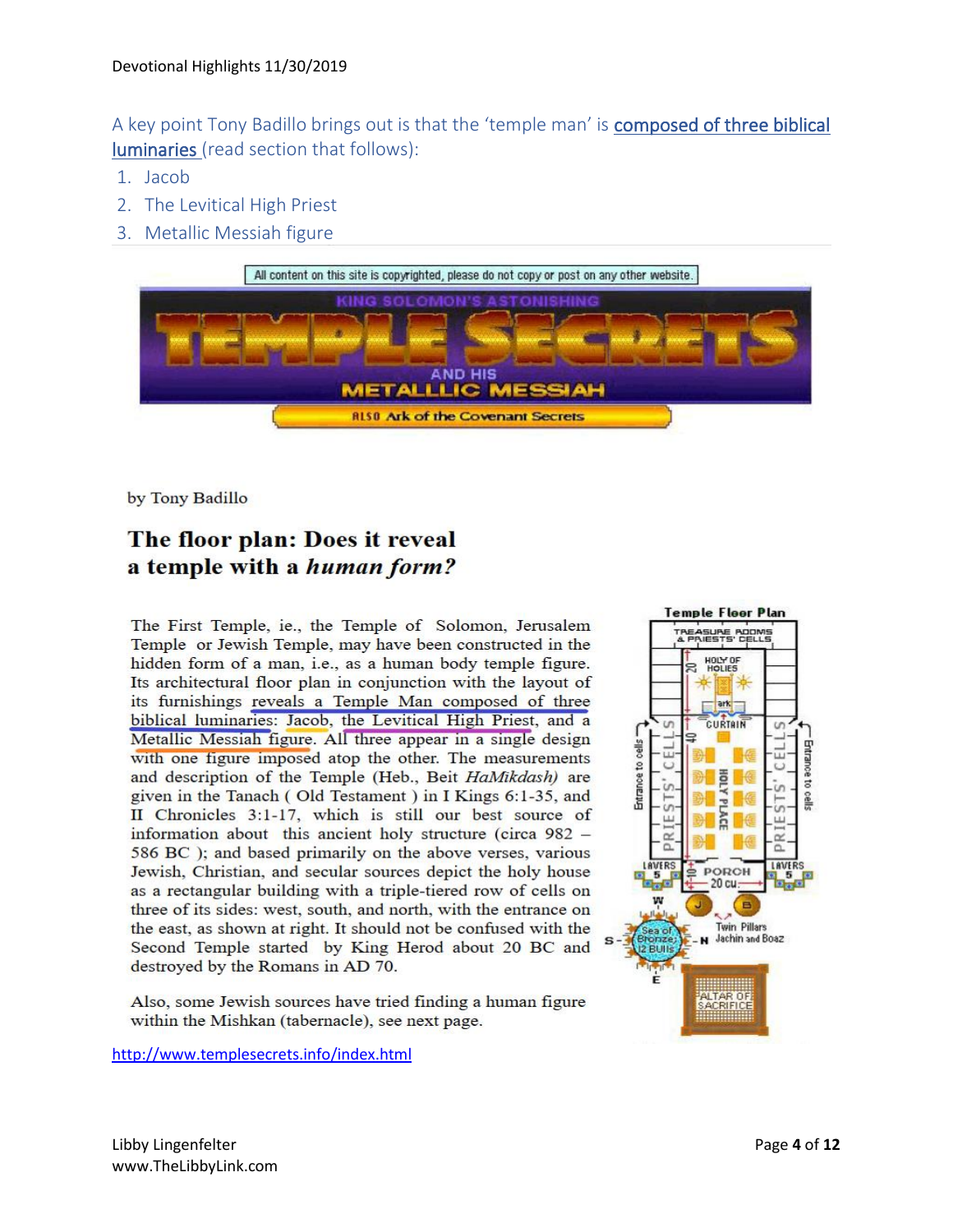Later, Tony Badillo shares his insights and gives us a concise section on Jacob [Israel], which is important to understand before we go further.

#### **Jacob Builds the Temple?**

Why was Jacob given the dream at this time? Not solely because he was fleeing the wrath of his brother Esau, but also because he was on his way to Mesopotamia to find a wife and create a family, i.e., a "house". Isaac practically ordered him to leave and start his own family (Genesis, 28: 1, 2), that he might multiply and become an "company of peoples," v. 3; and later it is said his two wives are the "builders" of the House of Israel, Ruth. 4:11. Jacob, therefore, constructed a *human* temple, a house of twelve tribes (plus the Levites) and centuries later these twelve, with hired Phoenician craftsmen, raised Solomon's stone temple, the 'House of God'. Therefore, the dream concerns the building of two houses, Israel's (Jacob's) and God's.



<http://www.templesecrets.info/index.html>

### **Micah 5**

### **The Ruler to Be Born in Bethlehem**

**Mic 5:1** Now you are raided, O daughter of raiders, a siege has been laid against us. **They strike the Judge of Yisra'ěl with a rod on the cheek**.

Mic 5:2 "But you, Běyth Lehem Ephrathah, you who are little among the clans of Yehuḏah, out of you shall come forth to Me the One to become Ruler in Yisra'ěl. And His comings forth<sup>a</sup> are of old, from everlasting." Footnote: <sup>a</sup>Or *His appearances*.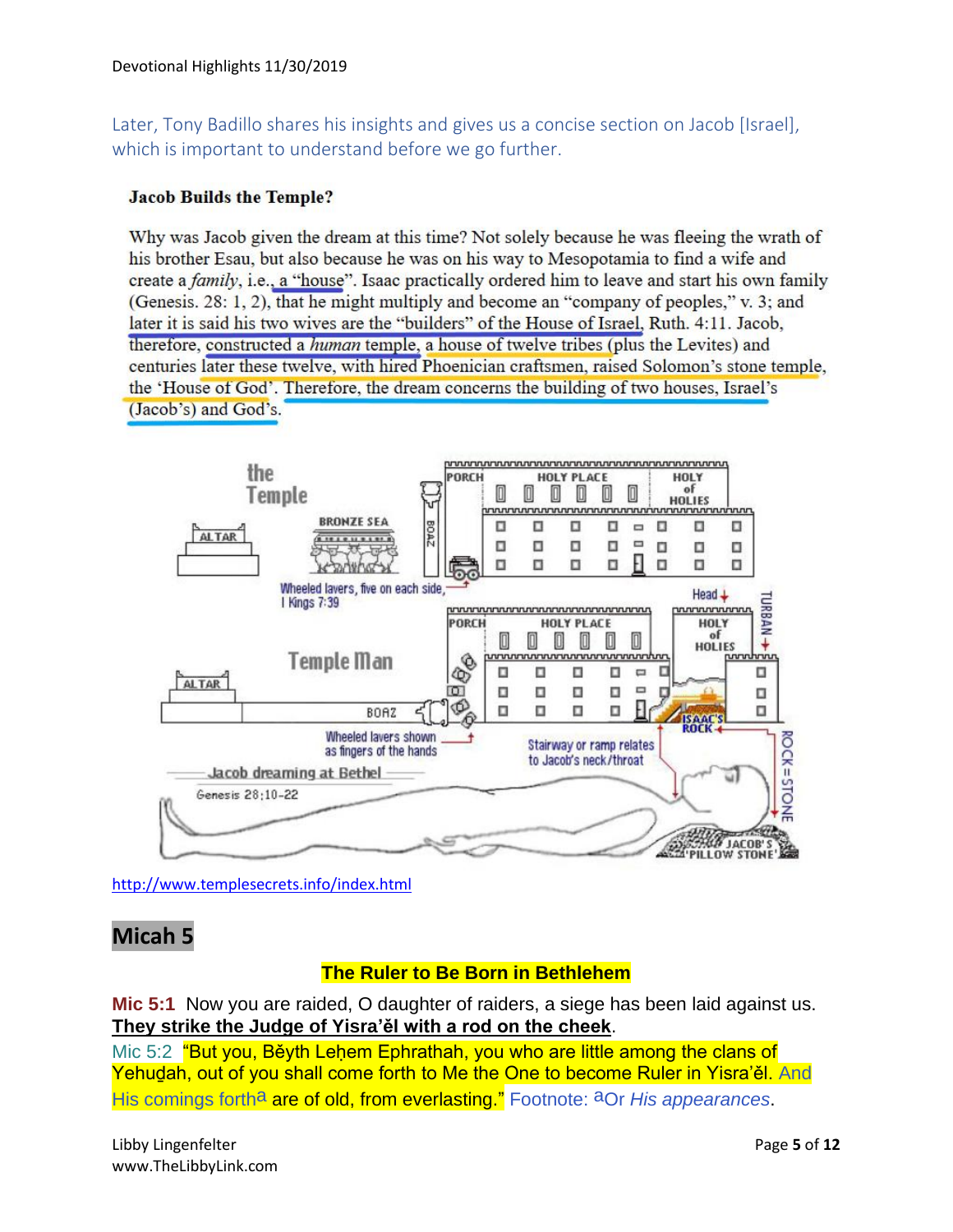Mat 2:1 And יהושע having been born in Běyth Leḥem of Yehuḏah in the days of Herodes the sovereign, see, Magi from the east came to Yerushalayim.

Mat 2:2 saying, "Where is He who has been born Sovereign of the Yehudim? For we saw His star in the East and have come to do reverence to Him."

### Mic 5:3 **Therefore He shall give them up, until the time that she who is in labor has given birth, and the remnant of His brothers return to the children of Yisra'ěl.**

Rev 12:1 And a great sign was seen in the heaven: a woman clad with the sun, with the moon under her feet, and on her head a crown of twelve stars.

Rev 12:2 And being pregnant, **she cried out in labor and in pain to give birth**.a

Rev 12:3 And another sign was seen in the heaven: and see, a great, fiery red dragon having seven heads and ten horns, and seven crowns on his heads.

Rev 12:4 And his tail draws a third of the stars of the heaven and throws them to the earth. And the dragon stood before the woman who was about to give birth, to devour her child as soon as it was born.

Rev 12:5 And **she bore a male child**a who was to shepherd all nations with a **rod of iron.** Psa\_2:9 And her child was caught away to Elohim and to His throne. Footnote: aSee also Isa\_26:17, Isa\_66:7, Mic\_4:9-10.

Rev 12:6 And the woman fled into the wilderness, where she has a place prepared by Elohim, to be nourished there one thousand two hundred and sixty days.

Mic 5:4 And He shall stand and shepherd<sup>b</sup> in the strength of יהוה, in the excellency of the Name of יהוה His Elohim. And they shall dwell, for at that time He shall be great, to the ends of the earth. Footnote:  $\overline{b}$  Eze 34:13-14.

Mic 5:5 And this shall be peace. When Ashshur [the Assyrian] comes into our land, and when he treads in our palaces, **we shall raise against him seven shepherds and eight leaders of men.**

Mic 5:6 And they shall shepherd the land of Ashshur [Assyria] with the sword, and the land of Nimroḏ at its entrances. **And He shall deliver us from Ashshur** [the Assyrian]**, when he comes into our land and when he treads within our borders.**

These verses are describing the temple man, the one new man with the head being Messiah; being birthed and delivered. The head is delivered first; then the body.

Col 1:18 **And He is the Head of the body, the assembly, who is the beginning, the firstborn from the dead, that He might become the One who is first in all.**

Col 1:19 Because in Him all the completeness was well pleased to dwell,

Col 1:20 and through Him to completely restore to favor all unto Himself, whether on earth or in the heavens, having made peace through the blood of His stake.

Col 1:21 And you, who once were estranged and enemies in the mind by wicked works, but now He has completely restored to favor

Col 1:22 in the body of His flesh through death, to present you set-apart, and blameless, and unreproveable before Him,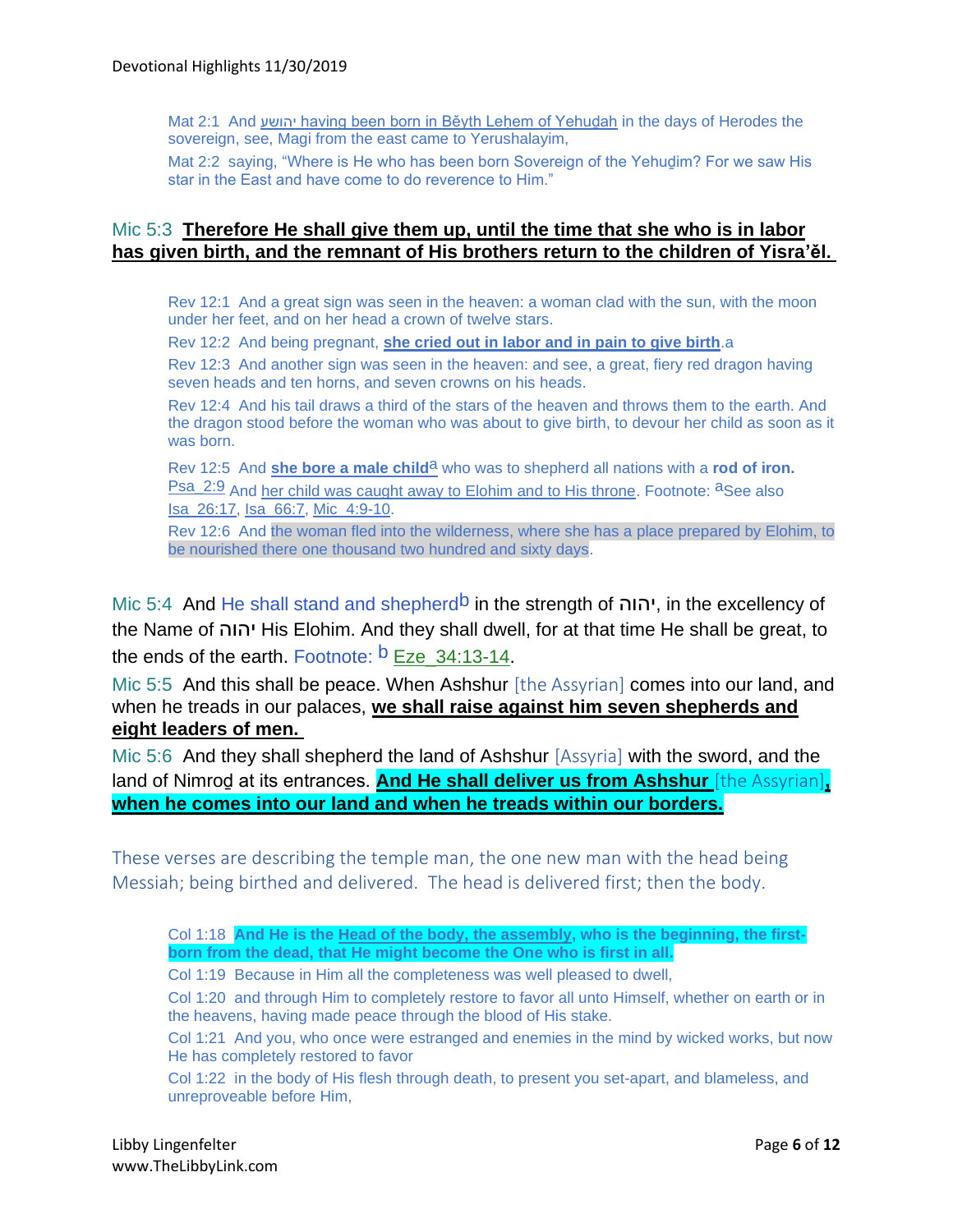Col 1:23 if indeed you continue in the belief, founded and steadfast, and are not moved away from the expectation of **the Good News which you heard, which was proclaimed to every creature under the heaven,** of which I, Sha'ul, became a servant,

### **A Remnant Shall Be Delivered**

Mic 5:7 **And the remnant of Ya'aqob** shall be in the midst of many peoples, as dew from יהוה, as showers on the grass, which do not wait for man nor delay for the sons of men.

Mic 5:8 And **the remnant of Ya'aqoḇ shall be among the nations**, in the midst of many peoples, like a lion among the beasts of a forest, like a young lion among flocks of sheep, who, if he passes through, shall both tread down and shall tear, and there is no one to deliver.

Mic 5:9 Let your hand be lifted up against your adversaries, and all your enemies be cut off.

### "I shall…"

Mic 5:10 "And it shall be in that day," declares יהוה,

- $\frac{1}{2}$  "that **I shall** cut off your horses out of your midst,
- $\frac{1}{2}$  and **I shall** destroy your chariots.
- $\frac{1}{2}$  Mic 5:11 "And **I shall** cut off the cities of your land,
- $\frac{1}{2}$  and **I shall** pull down all your strongholds.
- $\frac{1}{2}$  Mic 5:12 "And **I shall** cut off witchcrafts out of your hand, and let you have no magicians.
- $\frac{1}{2}$  Mic 5:13 "And **I shall** cut off your carved images, and your pillars from your midst, so that you no longer bow down to the work of your hands.
- $\frac{1}{2}$  Mic 5:14 "And **I shall** pluck your Ashěrim out of your midst, and I shall destroy your cities.
- $\frac{1}{2}$  Mic 5:15 "And **I shall** take vengeance in wrath and rage on the nations who did not obey."

## **2Peter 2**

The evil doers surface again in 2Peter 2; with the added focus on false prophets that sneak in and feasts with the brethren. These false prophets, with malice and forethought, SECRETLY bring in destructive heresies! They come in with FABRICATED words, meaning their words are well planned with just enough lies mixed in with truth to detour and devour the sheep! Their day will come!

### **False Prophets and Teachers**

### **2Pe 2:1 But there also came to be false prophetsa among the people, as also**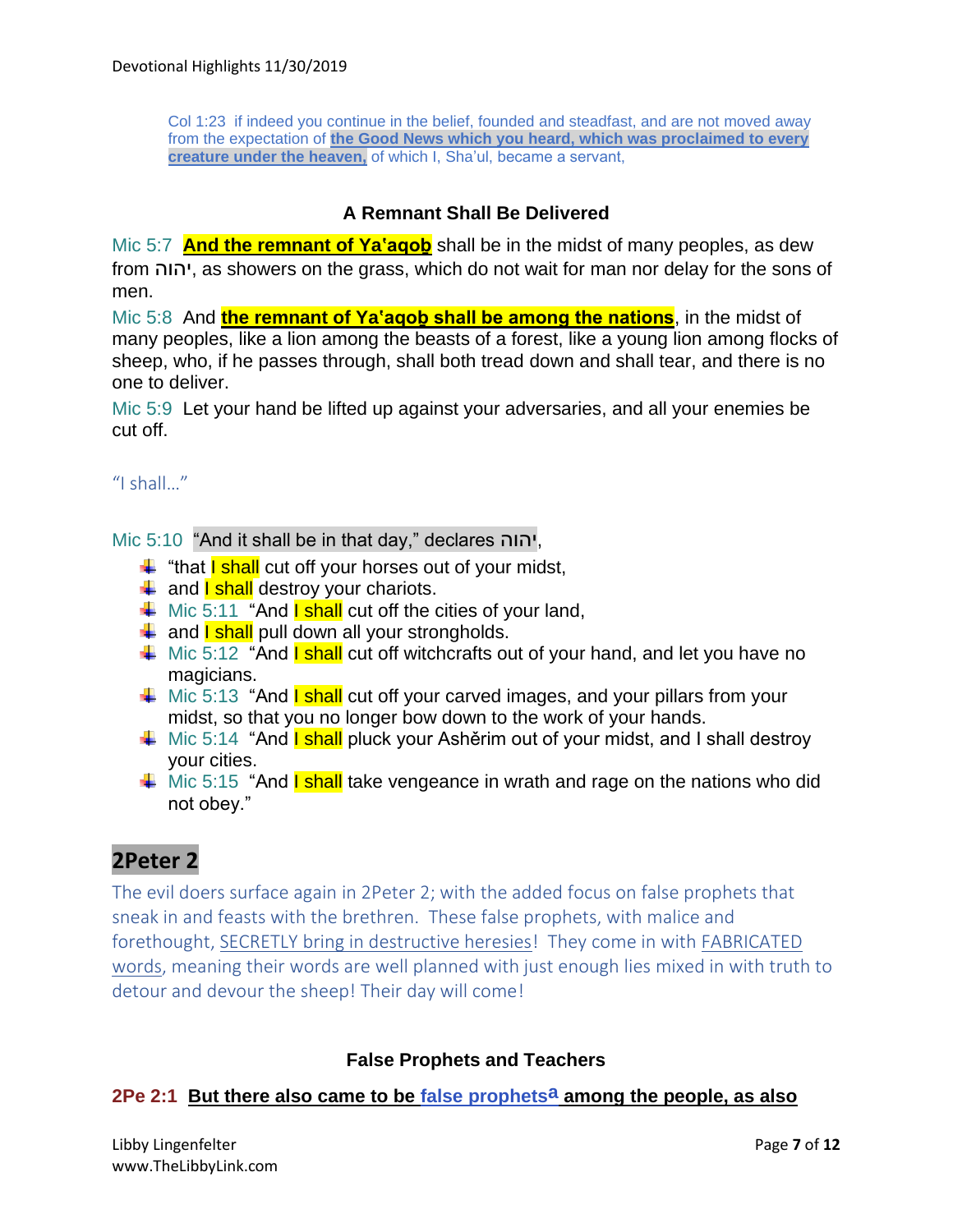**among you there shall be false teachers, who shall secretly bring in destructive heresies, and deny the Master who bought them, bringing swift destruction on themselves**. Footnote: aSee also 2Pe\_2:7-8, 2Pe\_2:21and Mat\_7:15-23.

Peter warns us that there shall be false teachers among us who shall secretly bring in destructive heresies and deny Yahusha.

These are those that add their lies to His Word and are wolves in sheep's clothing.

### 2Pe 2:2 And **many shall follow their destructive ways**, because of **whom the way of truth shall be evil spoken o**f,

2Pe 2:3 and in greed, with fabricated words, they shall use you for gain. From of old their judgment does not linger, and their destruction does not slumber.

2Pe 2:4 For if Elohim did not spare the messengers who sinned, but sent them to

Tartaros,  $b$  and delivered them into chains of darkness, to be kept for judgment,

Footnote: <sup>b</sup>Possibly from Hebrew: Tahti - See Explanatory notes - She'ol.

2Pe 2:5 and did not spare the world of old, but preserved Noaḥ, a proclaimer of righteousness, and seven others, bringing in the flood on the world of the wicked,

2Pe 2:6 and having reduced to ashes the cities of Seḏom and Amorah condemned them to destruction – having made them an example to those who afterward would live wickedly,

2Pe 2:7 and rescued righteous Lot, who was oppressed with the indecent behavior of the lawless<sup>C</sup> Footnote: <sup>C</sup>The Greek word here, and in 2Pe\_3:17, is *athesmos* (not the usual one, *anomos*) but it also means "lawless."

2Pe 2:8 (for day after day that righteous man, dwelling among them, tortured his righteous being by seeing and hearing their lawless works),

2Pe 2:9 *then* **יהוה knows how to rescue the reverent ones from trial and to keep the unrighteous unto the day of judgment, to be punished,**

2Pe 2:10 and most of all those walking after the flesh in filthy lust and despising authority – bold, headstrong, speaking evil of esteemed ones,

2Pe 2:11 whereas messengers who are greater in strength and power do not bring a slanderous accusation against them before the Master.

2Pe 2:12 **But these**, like natural unreasoning beasts, having been born to be caught and destroyed, blaspheme that which they do not know, shall be destroyed in their destruction,

2Pe 2:13 being about to receive the wages of unrighteousness, deeming indulgence in the day of pleasure, spots and blemishes, reveling in their own deceptions **while they feast with you,**

2Pe 2:14 having eyes filled with an adulteress, and unable to cease from sin, enticing unstable beings, having a heart trained in greed, children of a curse,

2Pe 2:15 **having left the right way they went astray, having followed the way of**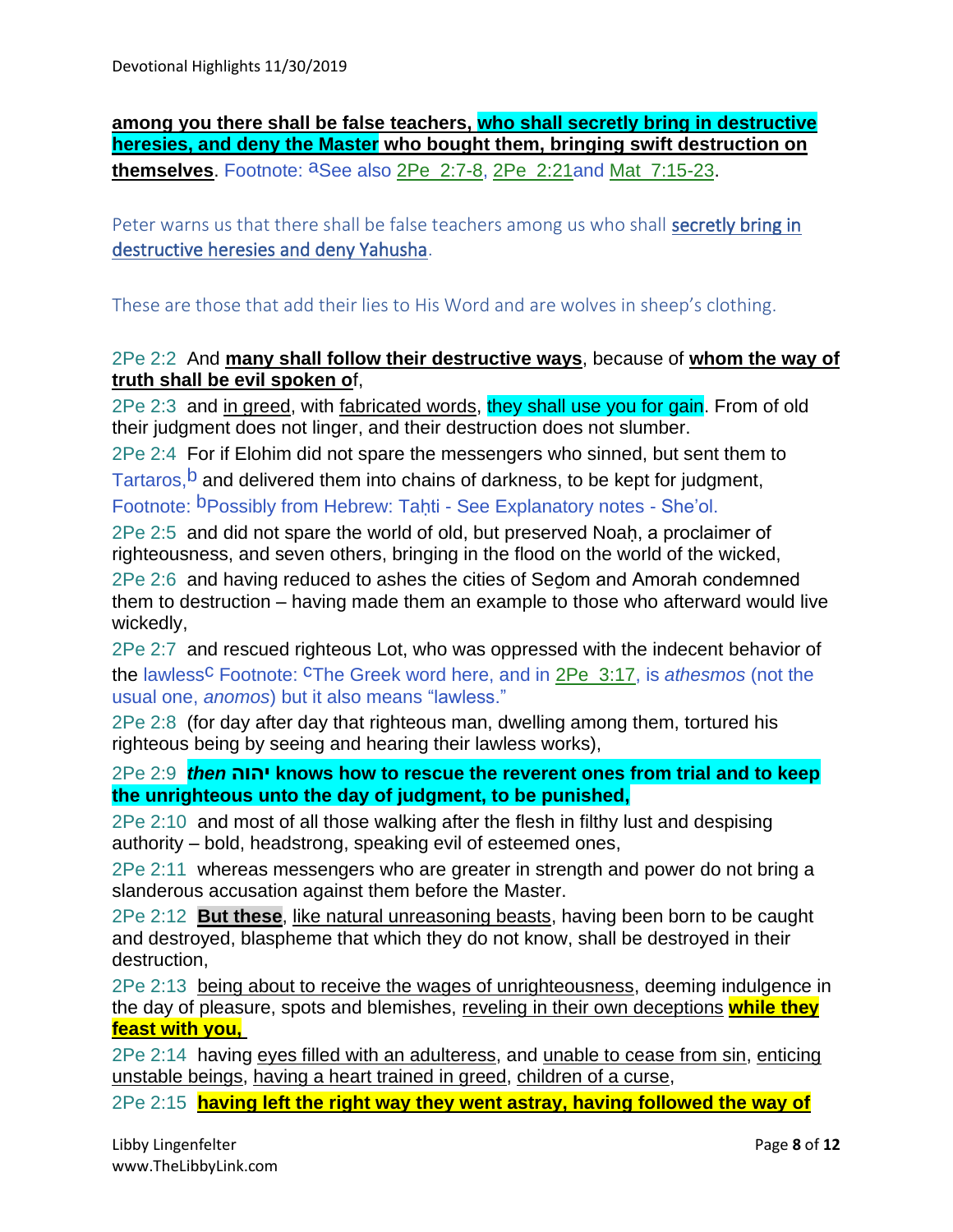**Bil'am the son of Be'or, who loved the wages of unrighteousness, d Footnote: d** 2Pe\_2:11-15, compare with Eze 7:1-11:25.

2Pe 2:16 but he was rebuked for his transgression: a dumb donkey speaking with the voice of a man restrained the madness of the prophet.

2Pe 2:17 **These are fountains without water**, clouds driven by a storm, to whom the blackest darkness is kept forever.

2Pe 2:18 For speaking arrogant nonsense, **they entice** – through the lusts of the flesh, through indecencies – the ones who have indeed escaped from those living in delusion,

2Pe 2:19 **promising them freedom**, though themselves being slaves of corruption – for one is a slave to whatever overcomes him.

2Pe 2:20 For if, after they have escaped the defilements of the world through the knowledge of the Master and Savior יהושע Messiah, **they are again entangled in them and overcome, the latter end is worse for them than the first**.

2Pe 2:21 For it would have been better for them not to have known the way of righteousness, than having known it, to turn from the set-apart commande delivered unto them. Footnote: <sup>e</sup>The singular "command" often means "commands" – see 1Ti\_6:14, Deu\_17:20, Psa\_19:8.

2Pe 2:22 For them the proverb has proved true, **"A dog returns to his own vomit,"** Pro\_26:11 and, "A washed sow *returns* to her rolling in the mud."

### **Luke 14**

Yesterday in Luke 13, we read how Yahusha healed the woman with a 'weakening spirit' on the Sabbath and he called out the hypocrisy of the ruler.

Luk 13:15 Then the Master answered him and said, "Hypocrite! Does not each one of you on the Sabbath loosen his ox or his donkey from the stall, and lead it away to water it?

Now we read Yahusha went to another house of a ruler on the Sabbath to eat bread where a man is before him with dropsy, a condition of the face. This condition possibly made it difficult to eat and it would not be surprising if those learned in the Torah and the Pharisees had positioned him opposite of Yahusha at the table. Never being surprised, Yahusha asks the question, "*Is it right to heal on the Sabbath?"* Total silence! Yahusha then takes hold of the man and heals him and lets him go.

### **Healing of a Man on the Sabbath**

**Luk 14:1** And it came to be, as He went into the house of one of the rulers of the Pharisees to eat bread on the Sabbath, that **they were watching Him closely**.

Luk 14:2 And see, there was a certain man before Him suffering from dropsy. Luk 14:3 And יהושע responding, spoke to those learned in the Torah and the Pharisees, saying, "Is it right to heal on the Sabbath?"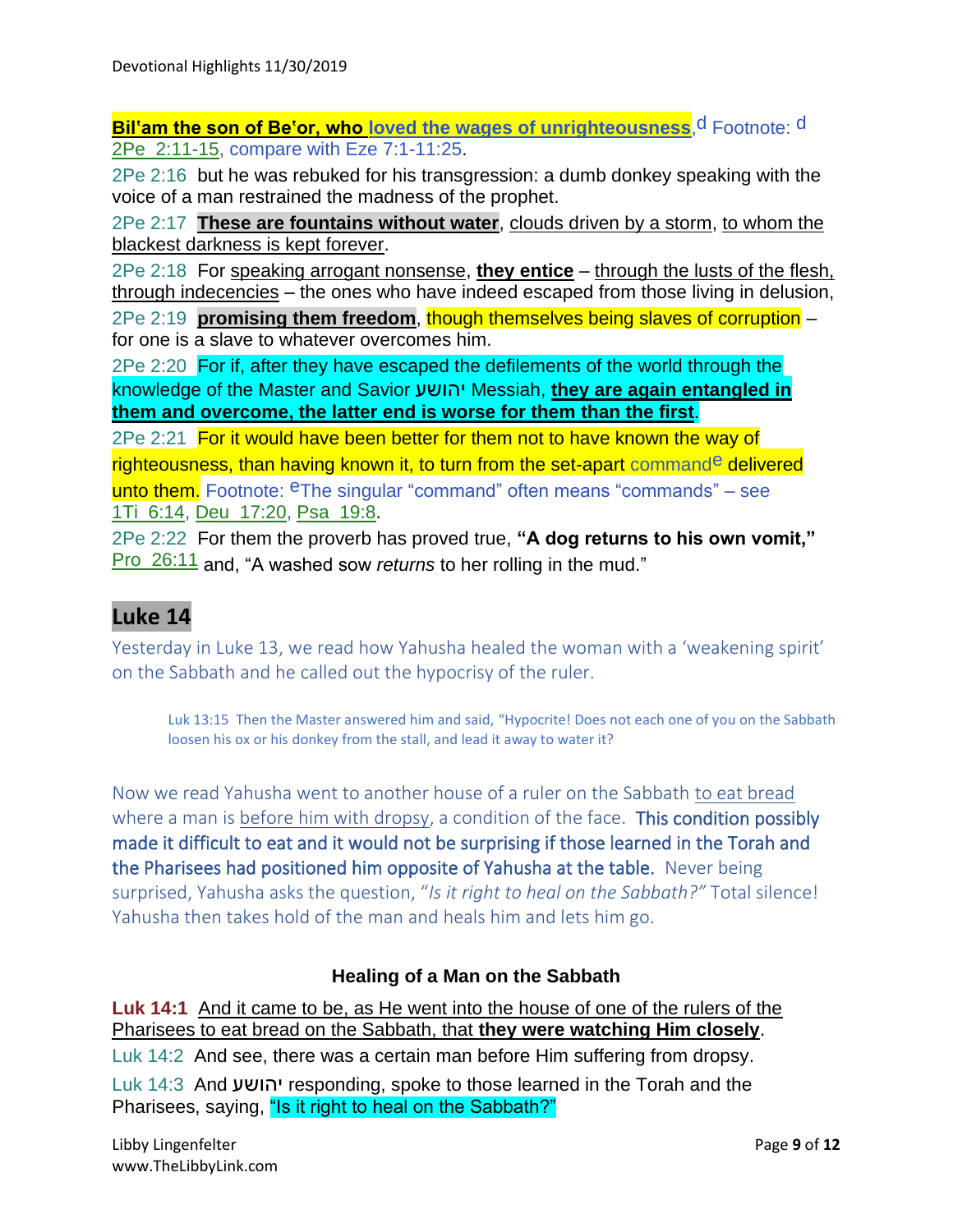Luk 14:4 But they were silent. So taking hold of him He healed him, and let him go. Luk 14:5 And to them He said, "Which of you, having a donkey or an ox that has fallen into a pit, shall not immediately pull him out on the Sabbath day?" Luk 14:6 And they were unable to answer Him regarding these *matters*.

### **The Parable of the Wedding Feast**

It seems as if the following two parables are still being shared at the same ruler's house: The Parable of the Wedding Feast  $-$  a lesson on being humble and not exalting self. The Parable of the Great Banquet  $-$  a lesson on being invited to eat at the Master's table and what happens if the invitation is rejected.

Luk 14:7 And He spoke a parable to those who were invited, when He noted how they chose the best places, saying to them:

Luk 14:8 "When you are invited by anyone to a wedding feast, do not sit down in the best place, lest one more distinguished than you be invited by him,

Luk 14:9 and he who invited you and him come and say to you, 'Give this one place,' and then you begin with shame to take the last place.

Luk 14:10 "Rather, when you are invited, go and sit down in the last place, so that when he who invited you comes he shall say to you, 'Friend, come up higher.' Then you shall have esteem in the presence of those who sit at the table with you.

Luk 14:11 **"For everyone who is exalting himself shall be humbled, and he who is humbling himself shall be exalted."**

### **The Parable of the Great Banquet**

Luk 14:12 And He also said to him who invited Him, "When you give a dinner or a supper, do not ask your friends, nor your brothers, nor your relatives, nor your rich neighbours, lest they also invite you back, and you be repaid.

Luk 14:13 "But when you give a feast, invite poor ones, crippled ones, lame ones, blind ones,

Luk 14:14 and you shall be blessed, because they do not have to repay you. For you **shall be repaid at the resurrection of the righteous**."

Luk 14:15 And when one of those who sat at the table with Him heard this, he said to Him, "Blessed is he who eats bread in the reign of Elohim!"

Luk 14:16 But He said to him, "A certain man gave a great supper and invited many,

Luk 14:17 and he sent his servant at supper time to say to those who were invited, 'Come, for all is now ready.'

Luk 14:18 **"But one by one they all began making excuses**. The first said to him, 'I have bought a field, and I need to go and see it. I ask you to have me excused.' Luk 14:19 "And another said, 'I have bought five yoke of oxen, and I am going to try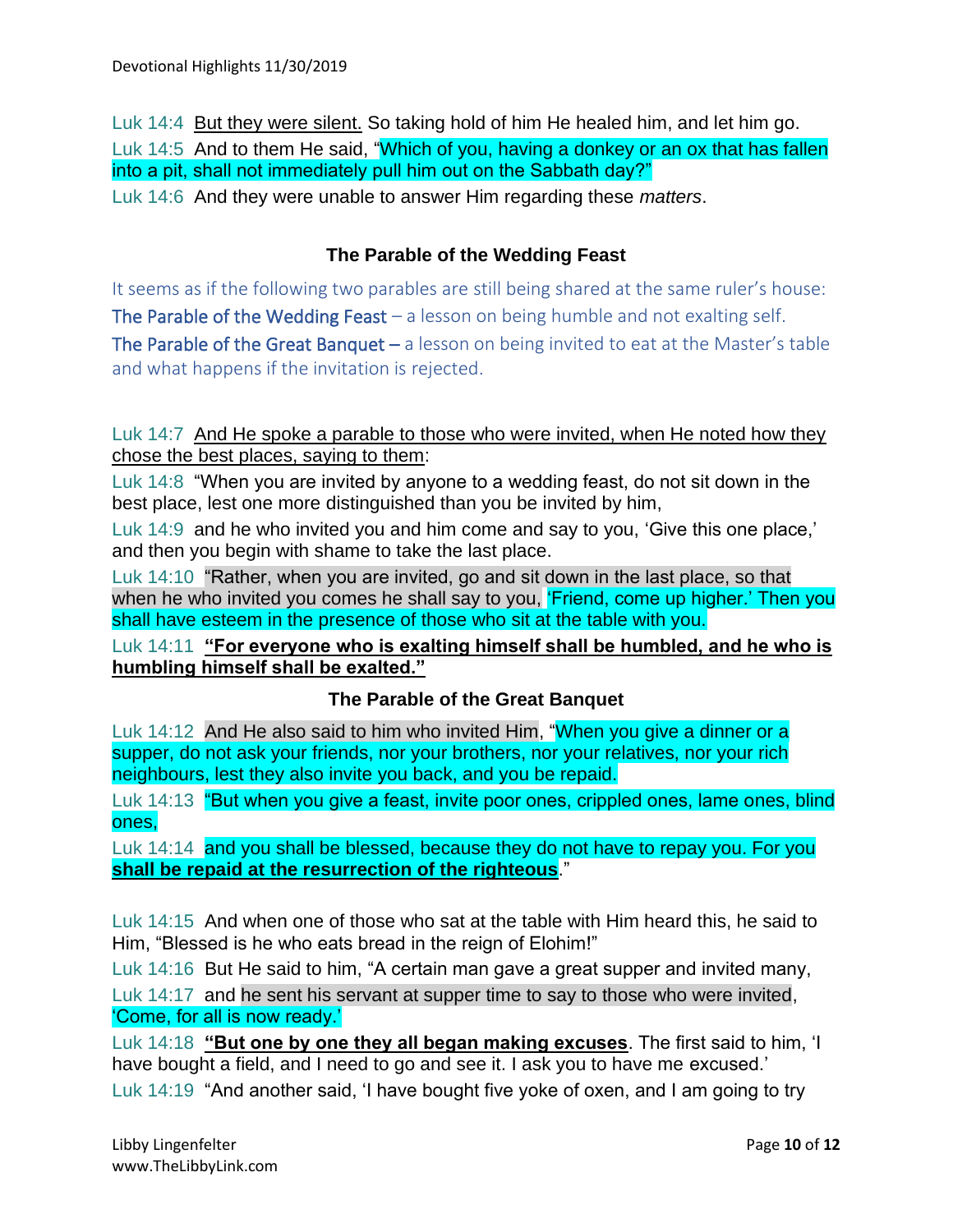them out. I ask you to have me excused.'

Luk 14:20 "And another said, 'I have married a wife, and because of this I am unable to come.'

Luk 14:21 "And that servant came and reported this to his master. Then the master of the house, being wroth, said to his servant, 'Hurry out into the streets and lanes of the city, and bring in here the poor, and crippled, and lame, and blind.'

Luk 14:22 "And the servant said, **'Master, it is done as you commanded, and still there is room.'**

Luk 14:23 "And the master said to the servant, 'Go out into the street corners and hedges, and compel them to come in, so that my house is filled.

Luk 14:24 **For I say to you that none of those men who were invited shall taste my supper.' "**

### **The Cost of Discipleship**

The Cost of Discipleship – Surrendering all. Knowing that it is no longer we that live but Yahusha that lives in us.

Luk 14:25 And large crowds were going with Him, and turning, He said to them,

Luk 14:26 "If anyone comes to Me and does not hate<sup>a</sup> his father and mother, and wife, and children, and brothers, and sisters, and his own life too, he is unable to be My taught one. Footnote: aTo *love less*.

Luk 14:27 "And whoever does not bear his stake and come after Me is unable to be My taught one.

Luk 14:28 "For who of you, wishing to build a tower, does not sit down first and count the cost, whether he has *enough* to complete it?

Luk 14:29 "Otherwise, when he has laid the foundation, and is unable to finish it, all who see it begin to mock him,

Luk 14:30 saying, 'This man began to build and was unable to finish.'

Luk 14:31 "Or what sovereign, going to fight against another sovereign, does not sit down first and take counsel whether he is able with ten thousand to meet him who comes against him with twenty thousand?

Luk 14:32 "And if not, while the other is still far away, he sends a delegation and asks conditions of peace.

Luk 14:33 "So, then, every one of you who does not give up all that he has, is unable to be My taught one.<sup>b</sup> Footnote: <sup>b</sup>See Luk 9:62, Joh 12:24-26, Php 3:7, Heb 11:26.

**Luk 9:62** But יהושע said to him, "No one, having put his hand to the plough, and looking back, is fit for the reign of Elohim."<sup>C</sup> Footnote: <sup>C</sup> Luk\_14:26, Luk\_14:33, Joh\_12:24-26.

Joh 12:24 "Truly, truly, I say to you, unless a grain of wheat falls into the ground and dies, it